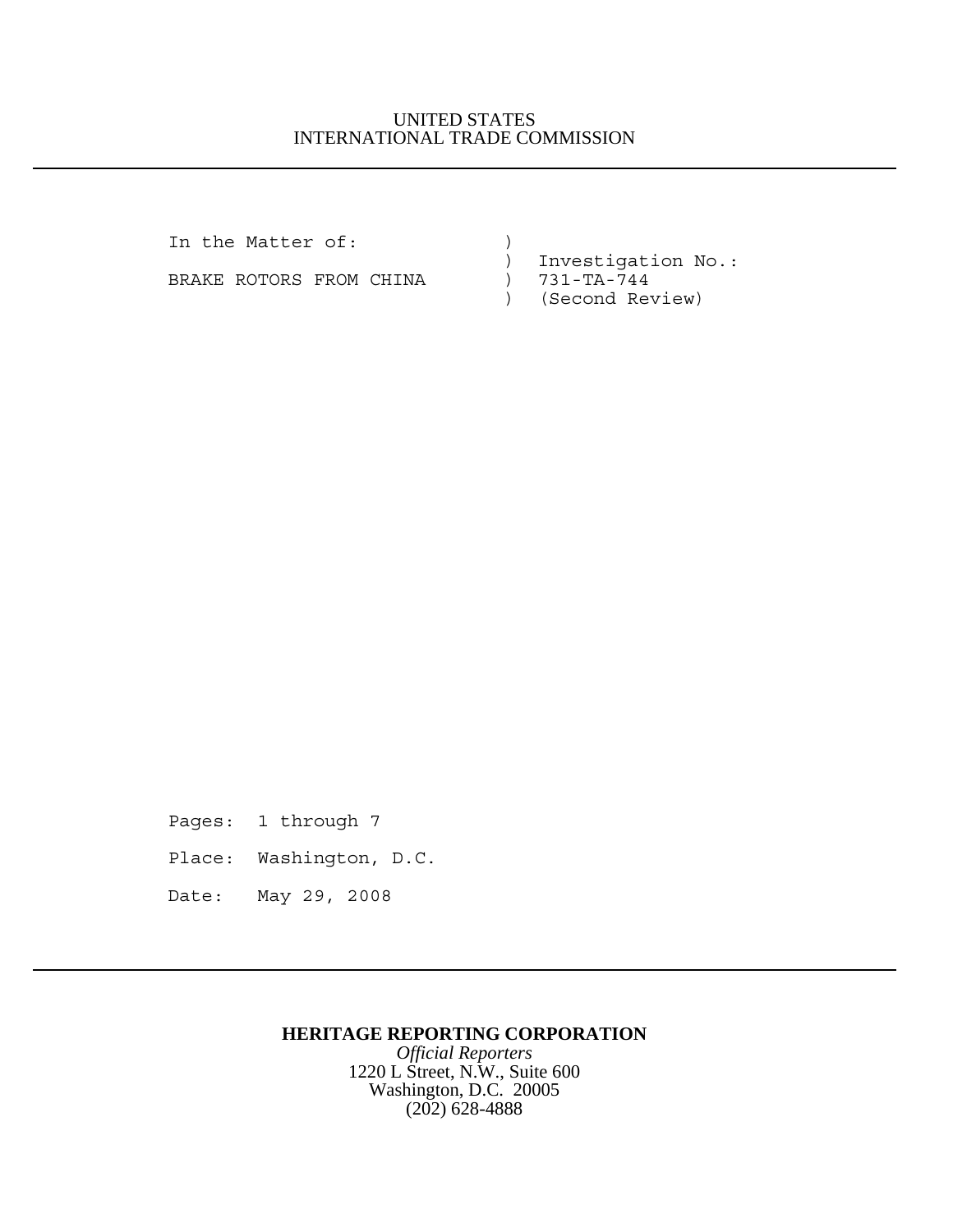THE UNITED STATES INTERNATIONAL TRADE COMMISSION

| In the Matter of:       |  |                      |
|-------------------------|--|----------------------|
|                         |  | ) Investigation No.: |
| BRAKE ROTORS FROM CHINA |  | $731 - TA - 744$     |
|                         |  | ) (Second Review)    |

Thursday, May 29, 2008

Room 101 U.S. International Trade Commission 500 E Street, S.W. Washington, D.C.

The Commission meeting commenced, pursuant to notice, at 11:05 a.m., before the Commissioners of the United States International Trade Commission, the Honorable DANIEL R. PEARSON, Chairman, presiding. APPEARANCES:

On Behalf of the International Trade Commission:

Commissioners:

DANIEL R. PEARSON, CHAIRMAN (presiding) SHARA L. ARANOFF, VICE CHAIRMAN DEANNA TANNER OKUN, COMMISSIONER CHARLOTTE R. LANE, COMMISSIONER IRVING A. WILLIAMSON, COMMISSIONER DEAN A. PINKERT, COMMISSIONER

SHARON BELLAMY, HEARINGS AND MEETINGS ASSISTANT SHERI CORLEY, DOCUMENT REVIEW SPECIALIST

> Heritage Reporting Corporation (202) 628-4888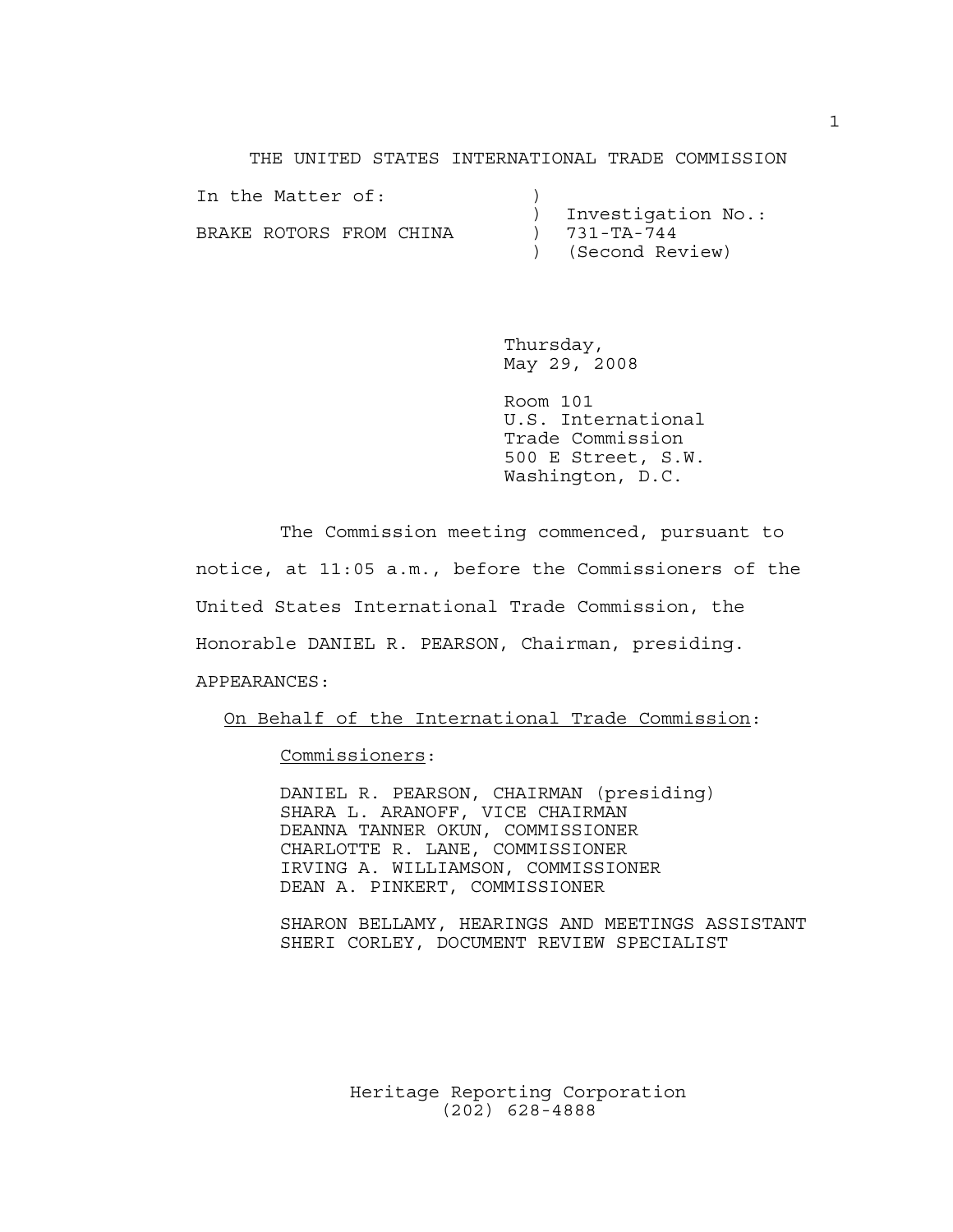Staff:

MARY MESSER, INVESTIGATOR DEBRA MCNAY, INTERNATIONAL TRADE ANALYST CATHERINE DEFILIPPO, ECONOMIST JOHN ASCIENZO, ACCOUNTANT/AUDITOR PATRICK GALLAGHER, ATTORNEY GEORGE DEYMAN, SUPERVISORY INVESTIGATOR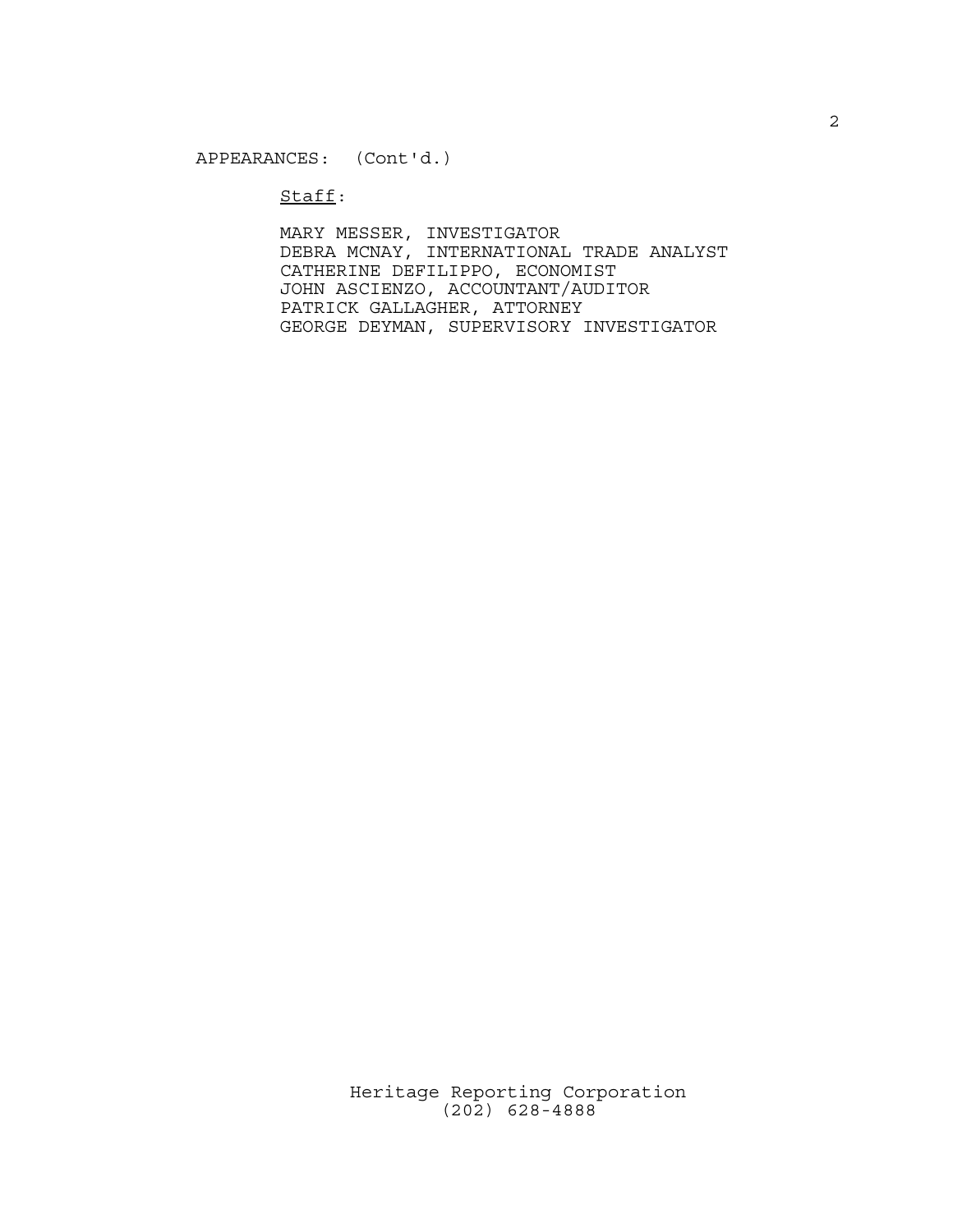## I N D E X

3

| Meeting called to order                                                               | 4 |
|---------------------------------------------------------------------------------------|---|
| Agenda for Future Meeting:<br>none                                                    | 4 |
| Minutes:<br>none                                                                      | 4 |
| Ratification List:<br>none                                                            | 4 |
| Outstanding Action Jackets: none                                                      | 4 |
| Inv. No. 731-TA-744 (Second Review) (Brake<br>Rotors from China) -- briefing and vote | 4 |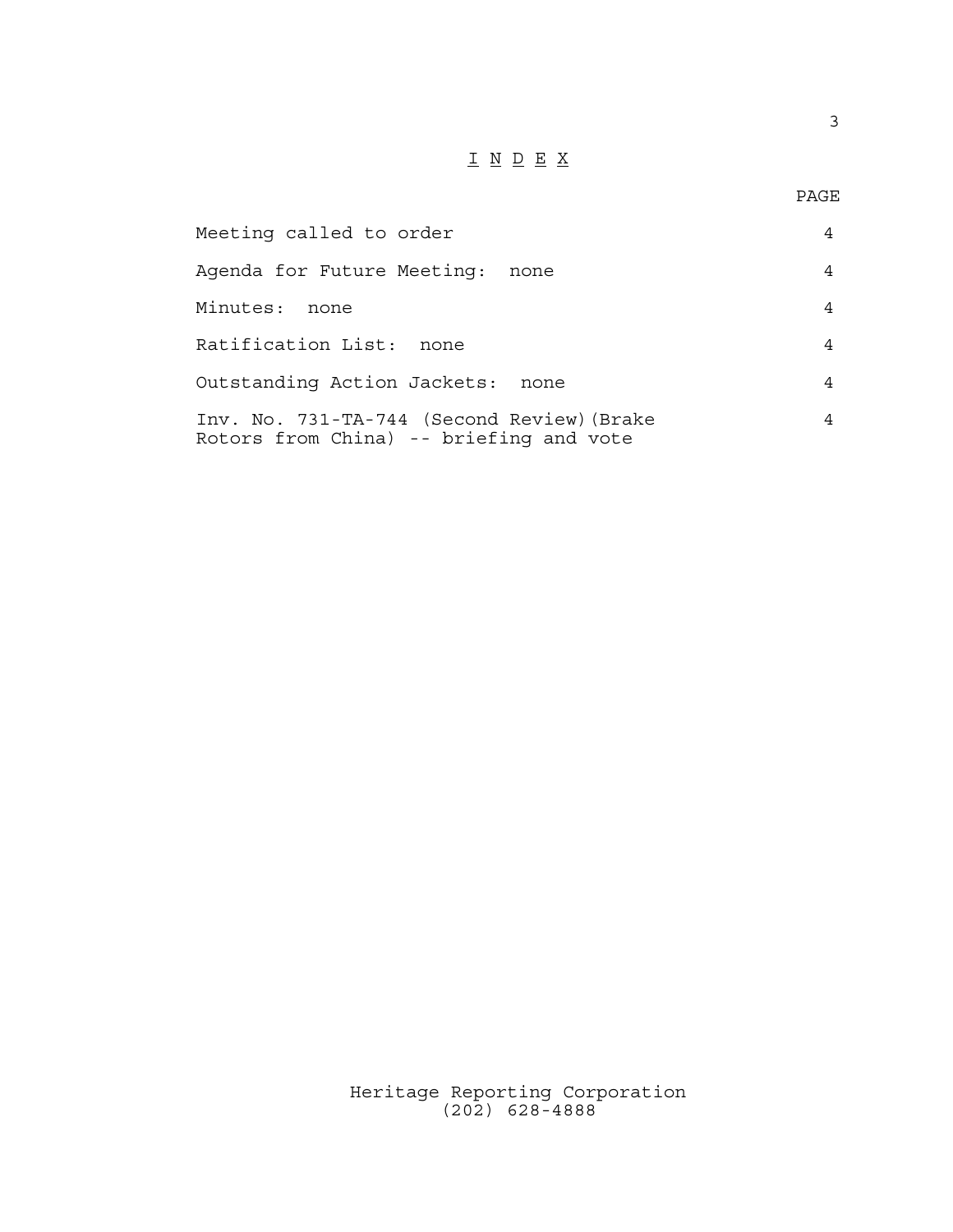| 1  | $\underline{P} \underline{R} \underline{O} \underline{C} \underline{E} \underline{E} \underline{D} \underline{I} \underline{N} \underline{G} \underline{S}$ |
|----|-------------------------------------------------------------------------------------------------------------------------------------------------------------|
| 2  | (11:05 a.m.)                                                                                                                                                |
| 3  | CHAIRMAN PEARSON: Good morning. This                                                                                                                        |
| 4  | meeting of the U.S. International Trade Commission                                                                                                          |
| 5  | will now come to order.                                                                                                                                     |
| 6  | I understand that there are no agendas for                                                                                                                  |
| 7  | future meetings, outstanding action jackets, minutes                                                                                                        |
| 8  | or ratification lists to consider.                                                                                                                          |
| 9  | Next we turn to the vote in Investigation                                                                                                                   |
| 10 | No. 731-TA-744 (Second Review) (Brake Rotors from                                                                                                           |
| 11 | China).                                                                                                                                                     |
| 12 | Welcome to Mr. Deyman and the staff who                                                                                                                     |
| 13 | participated in this investigation.                                                                                                                         |
| 14 | Are there any questions for the staff?                                                                                                                      |
| 15 | (No response.)                                                                                                                                              |
| 16 | CHAIRMAN PEARSON: Are there any additions                                                                                                                   |
| 17 | or corrections to the staff report?                                                                                                                         |
| 18 | MR. DEYMAN: Yes, Mr. Chairman. I'm George                                                                                                                   |
| 19 | Deyman, Office of Investigations. We propose that the                                                                                                       |
| 20 | staff report be amended to include the corrections                                                                                                          |
| 21 | contained in Memorandum Inv. FF-059 of May 19, 2008.                                                                                                        |
| 22 | Is there any objection to<br>CHAIRMAN PEARSON:                                                                                                              |
| 23 | approval of the staff report as revised?                                                                                                                    |
| 24 | (No response.)                                                                                                                                              |
| 25 | CHAIRMAN PEARSON: Seeing none, it is                                                                                                                        |
|    | Heritage Reporting Corporation<br>$(202)$ 628-4888                                                                                                          |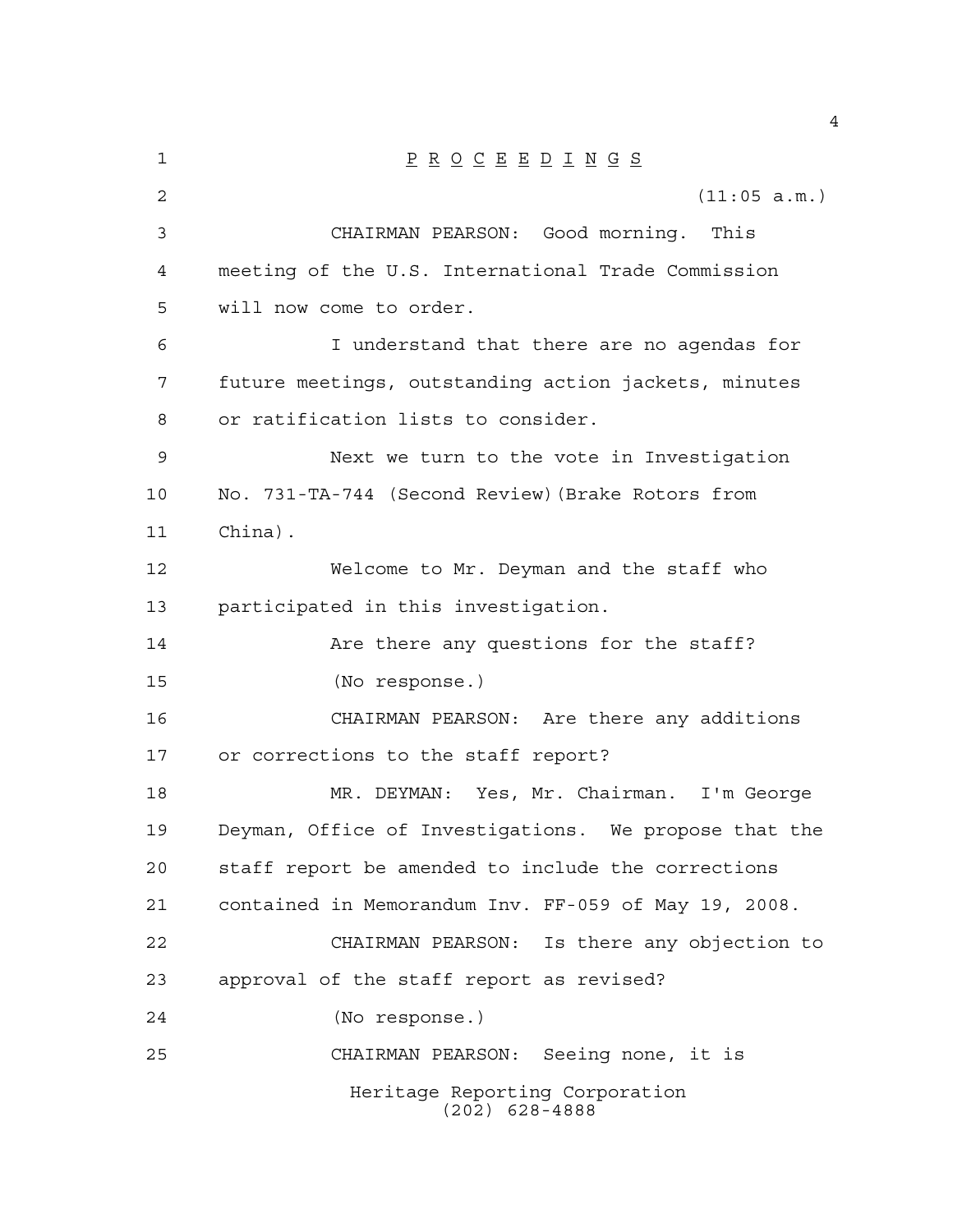approved.

Heritage Reporting Corporation (202) 628-4888 Madam Secretary, will you please call the roll? MS. BELLAMY: Commissioner Williamson. COMMISSIONER WILLIAMSON: I vote in the negative. MS. BELLAMY: Commissioner Lane. COMMISSIONER LANE: I vote in the negative. MS. BELLAMY: Commissioner Pinkert. COMMISSIONER PINKERT: I vote in the negative. MS. BELLAMY: Commissioner Pearson. CHAIRMAN PEARSON: I vote in the negative. MS. BELLAMY: Commissioner Okun. COMMISSIONER OKUN: I vote in the negative. MS. BELLAMY: Commissioner Aranoff. VICE CHAIRMAN ARANOFF: I vote in the negative. MS. BELLAMY: Mr. Chairman, the Commission has reached a negative determination in this investigation. CHAIRMAN PEARSON: Thank you, Madam Secretary. Further information regarding this determination will be available in the press release.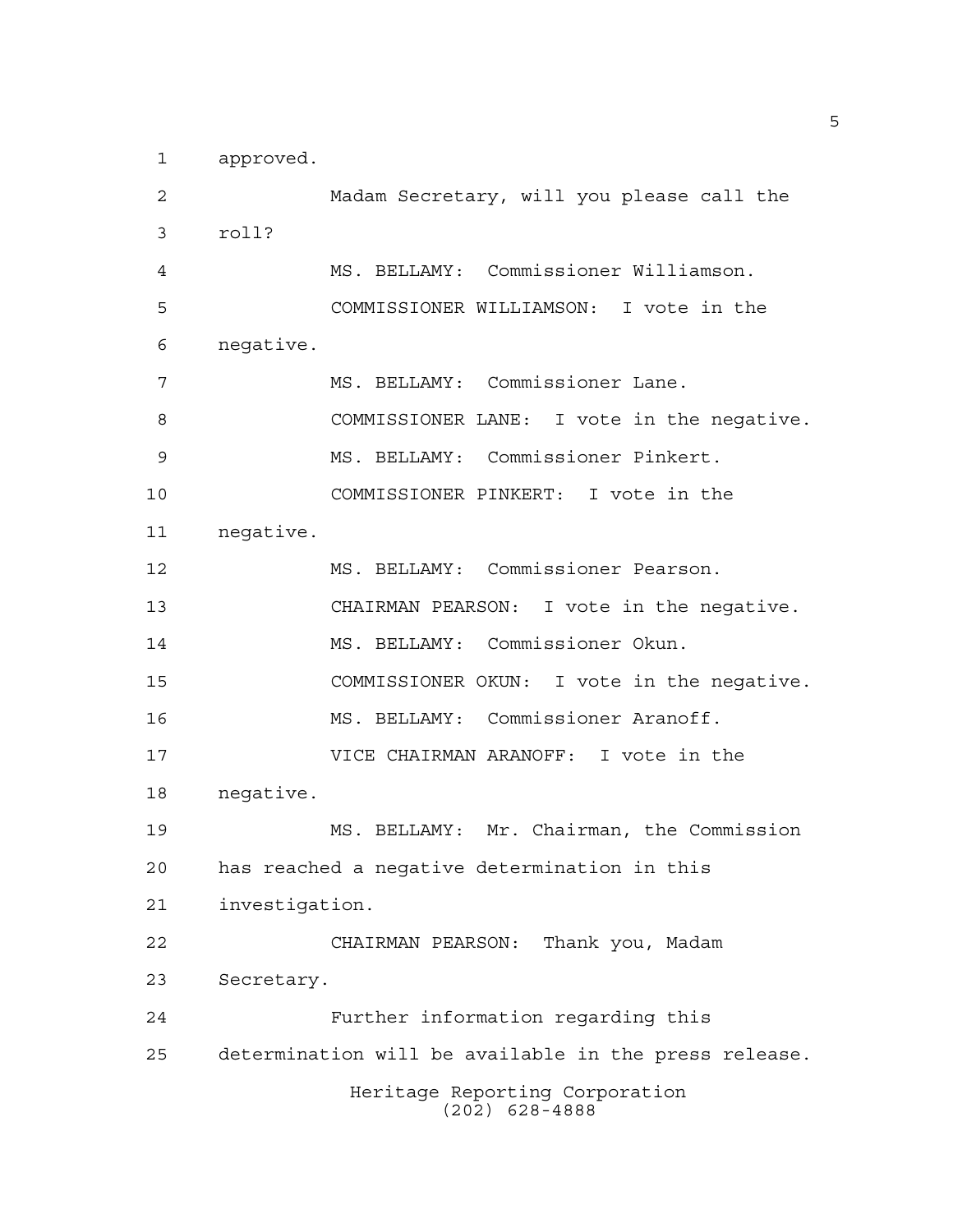| $\mathbf{1}$   | Commissioners' opinions currently are scheduled to be  |
|----------------|--------------------------------------------------------|
| 2              | transmitted to the Department of Commerce on or before |
| 3              | June 11, 2008.                                         |
| $\overline{4}$ | Thank you to all staff who participated in             |
| 5              | this investigation.                                    |
| 6              | Given that there is no other business before           |
| 7              | the Commission, this meeting is adjourned.             |
| 8              | (Whereupon, at 11:07 a.m., the Commission              |
| 9              | meeting was adjourned.)                                |
| $10$           | $\frac{1}{2}$                                          |
| 11             | $\frac{1}{2}$                                          |
| 12             | //                                                     |
| 13             | //                                                     |
| 14             | //                                                     |
| 15             | //                                                     |
| 16             | $\frac{1}{2}$                                          |
| 17             | $\frac{1}{2}$                                          |
| 18             | $\frac{1}{2}$                                          |
| 19             | //                                                     |
| 20             | //                                                     |
| 21             | //                                                     |
| 22             | //                                                     |
| 23             | //                                                     |
| 24             | //                                                     |
| 25             | //                                                     |
|                |                                                        |

Heritage Reporting Corporation (202) 628-4888